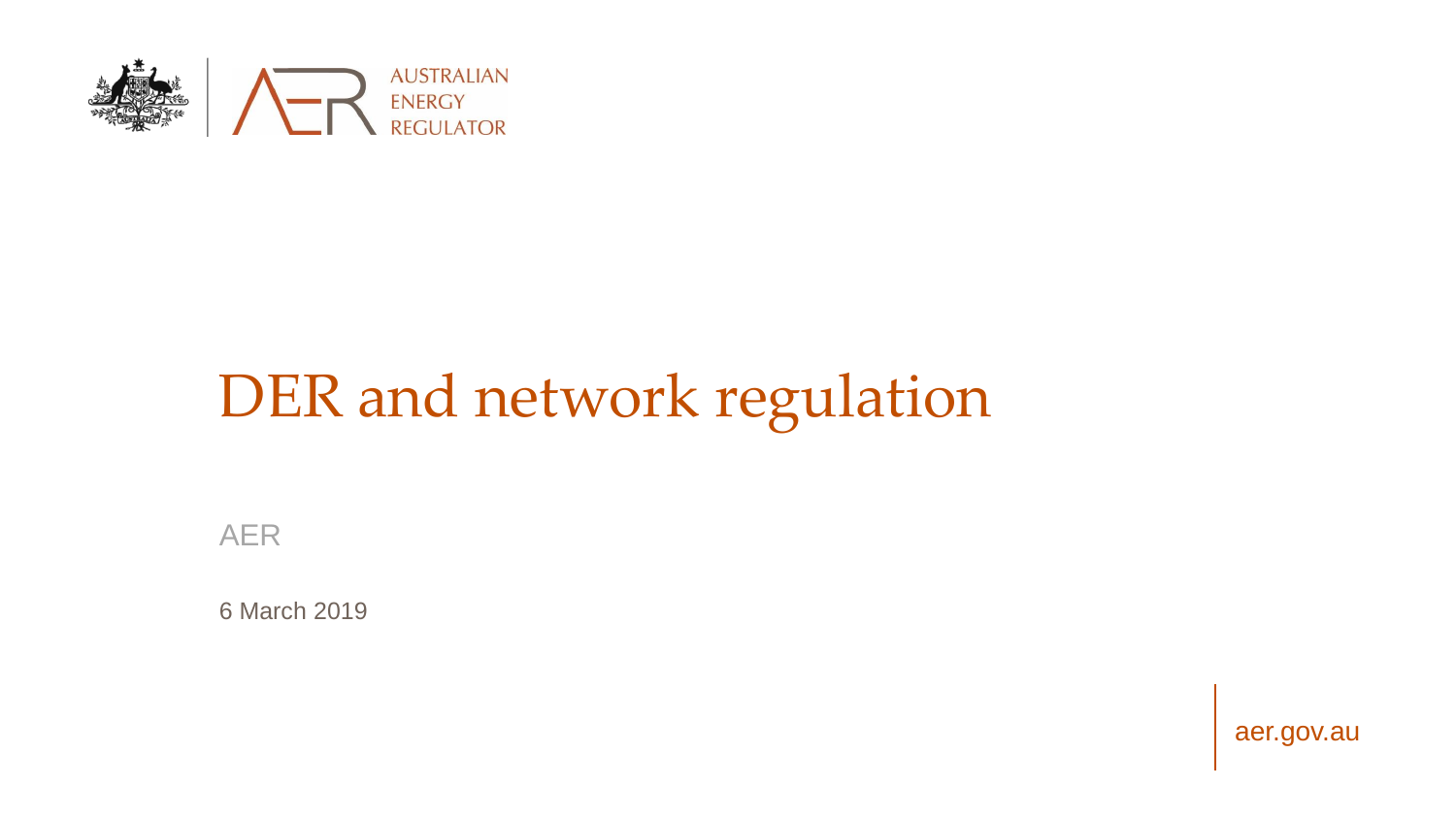## Our presentation

- Overall thoughts
- Our experience of the energy transformation
- What does that mean for incentives?
- What have we been doing to promote efficient expenditure
- Totex pros and cons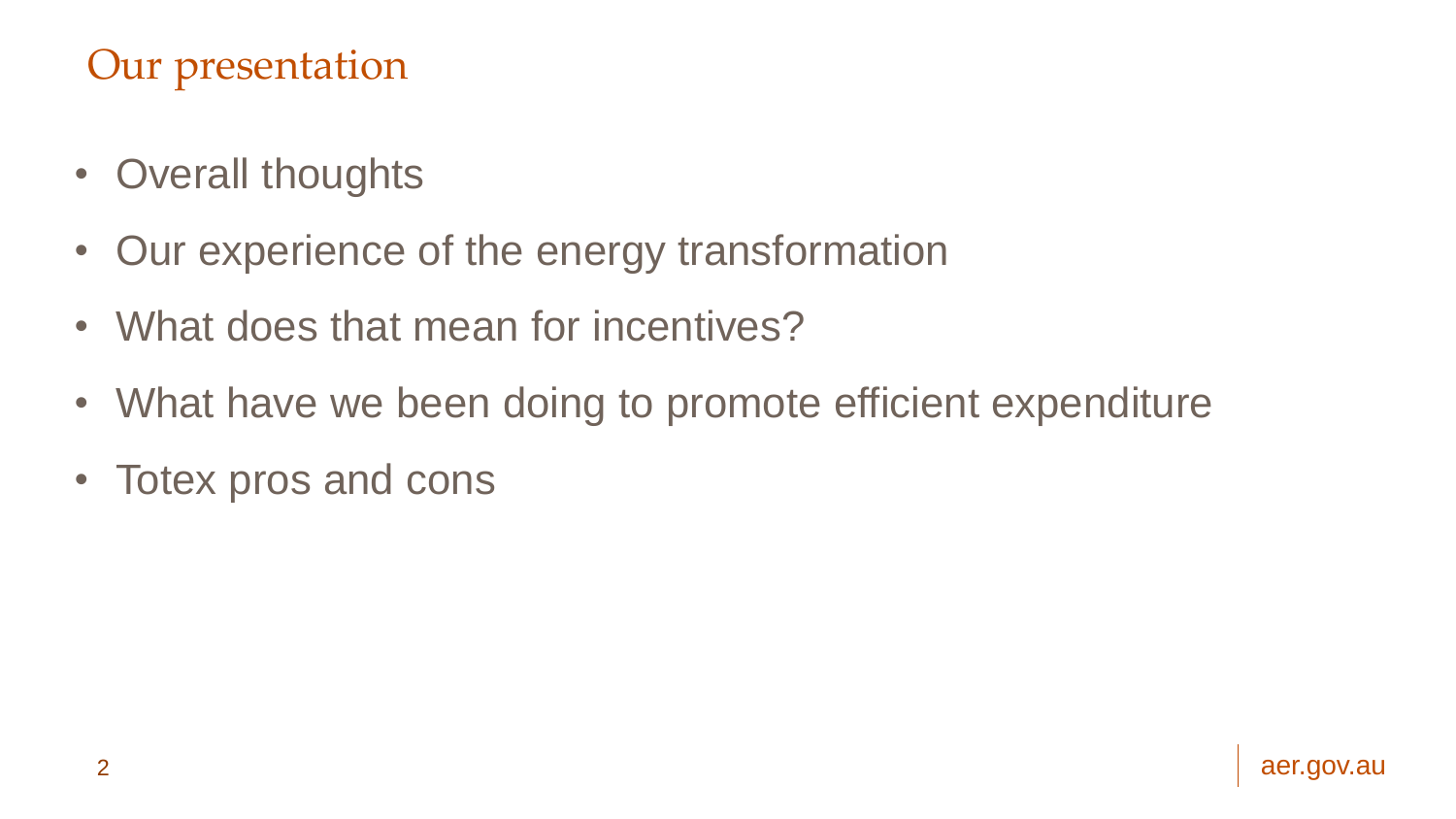## Overall thoughts

• Efficient integration of DER into network regulation creates a range of opportunities and challenges, importantly noting that these challenges and the opportunities won't necessarily be uniform between regions

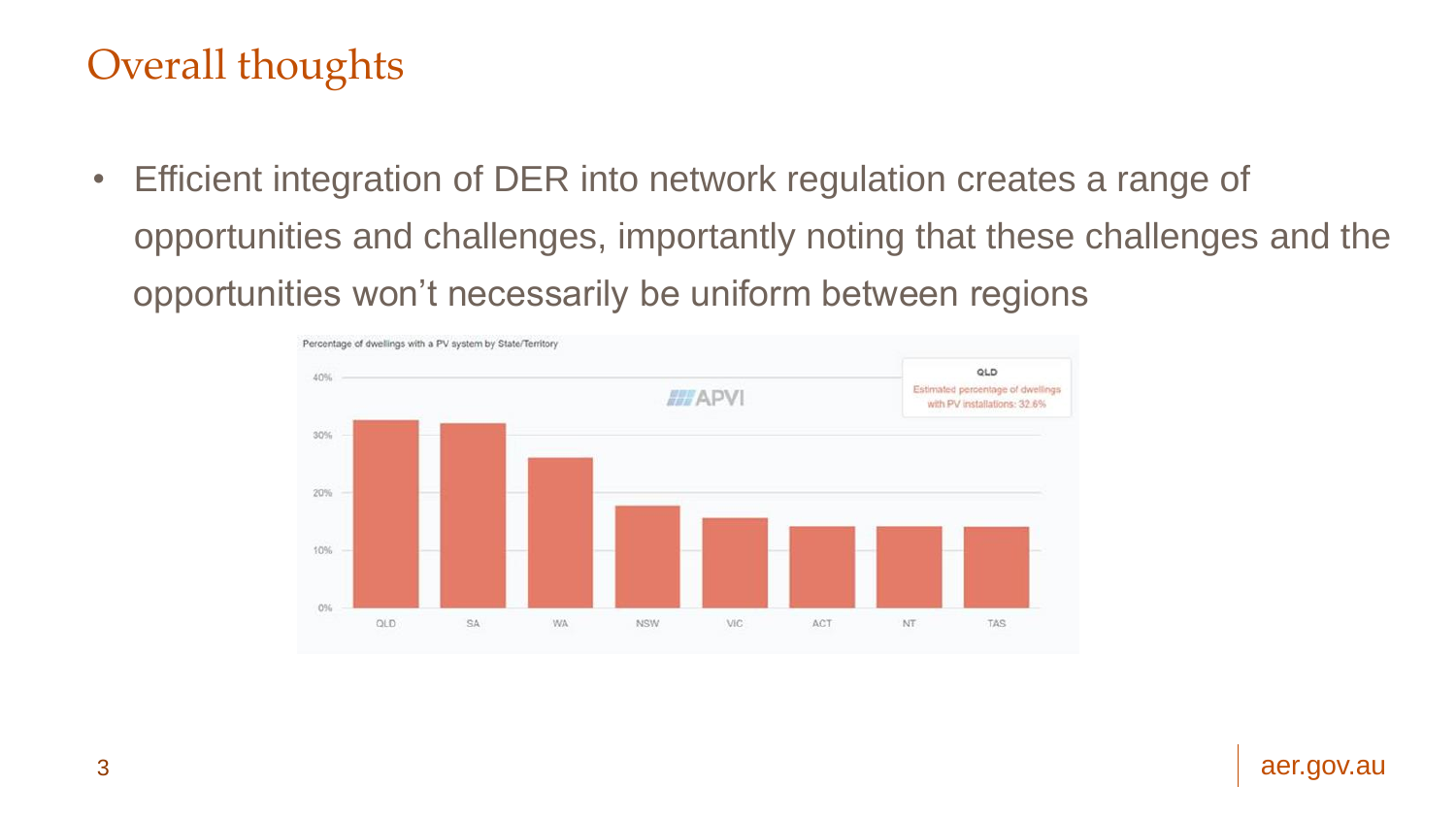## Our experience of the energy transformation

• DER penetration has been under way for a number of years. To date, it has not been a big driver of capex.

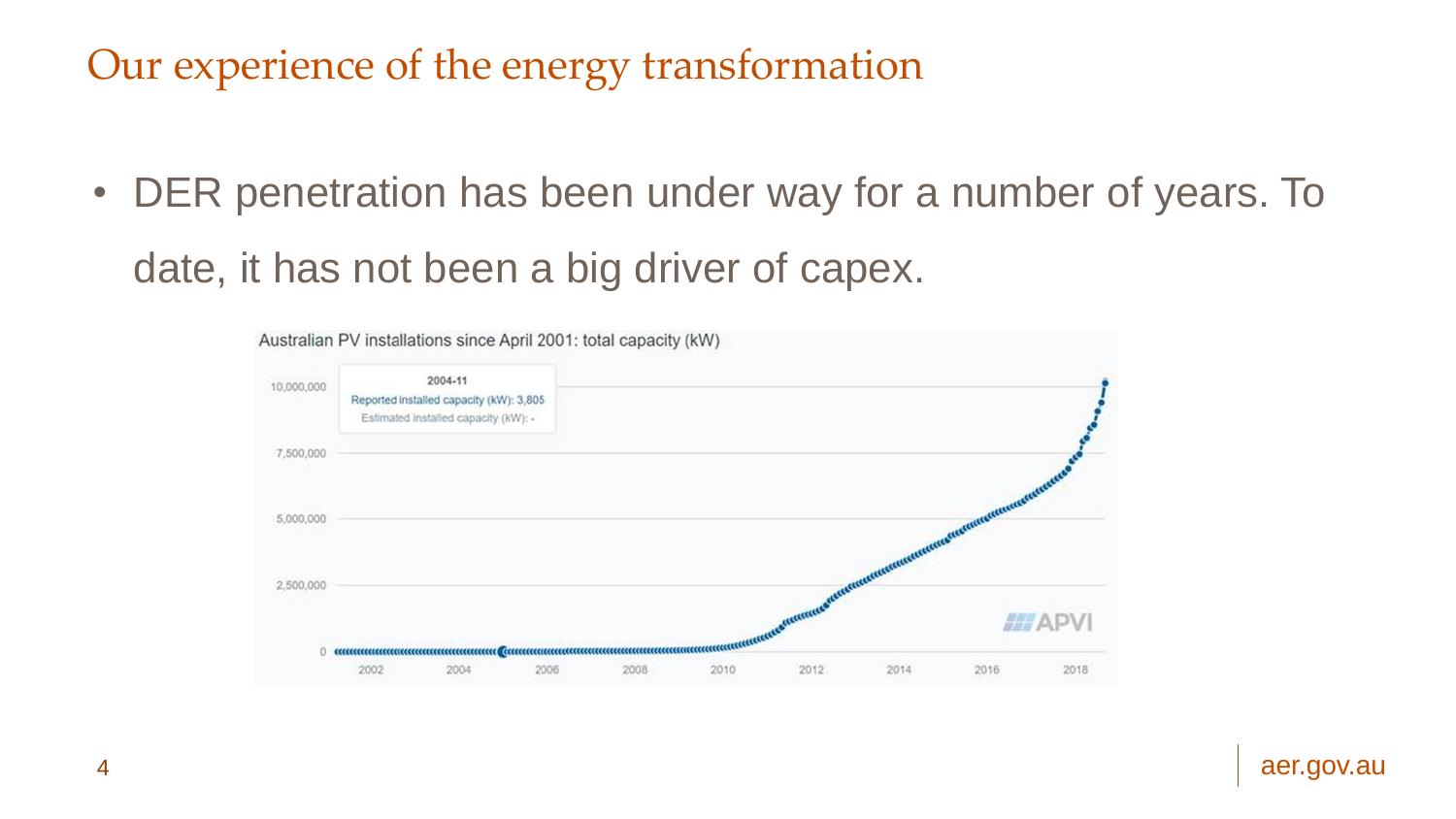## Our experience of the energy transformation

- Capex proposals coming to us now show an increasing focus on responding to solar-PV penetration: monitoring and addressing constraints
- There are potentially major demand drivers on the horizon (e.g. electric vehicles)

• There are related potential developments for managing supply and demand fluctuations (batteries, pumped storage, synchronous condensers etc)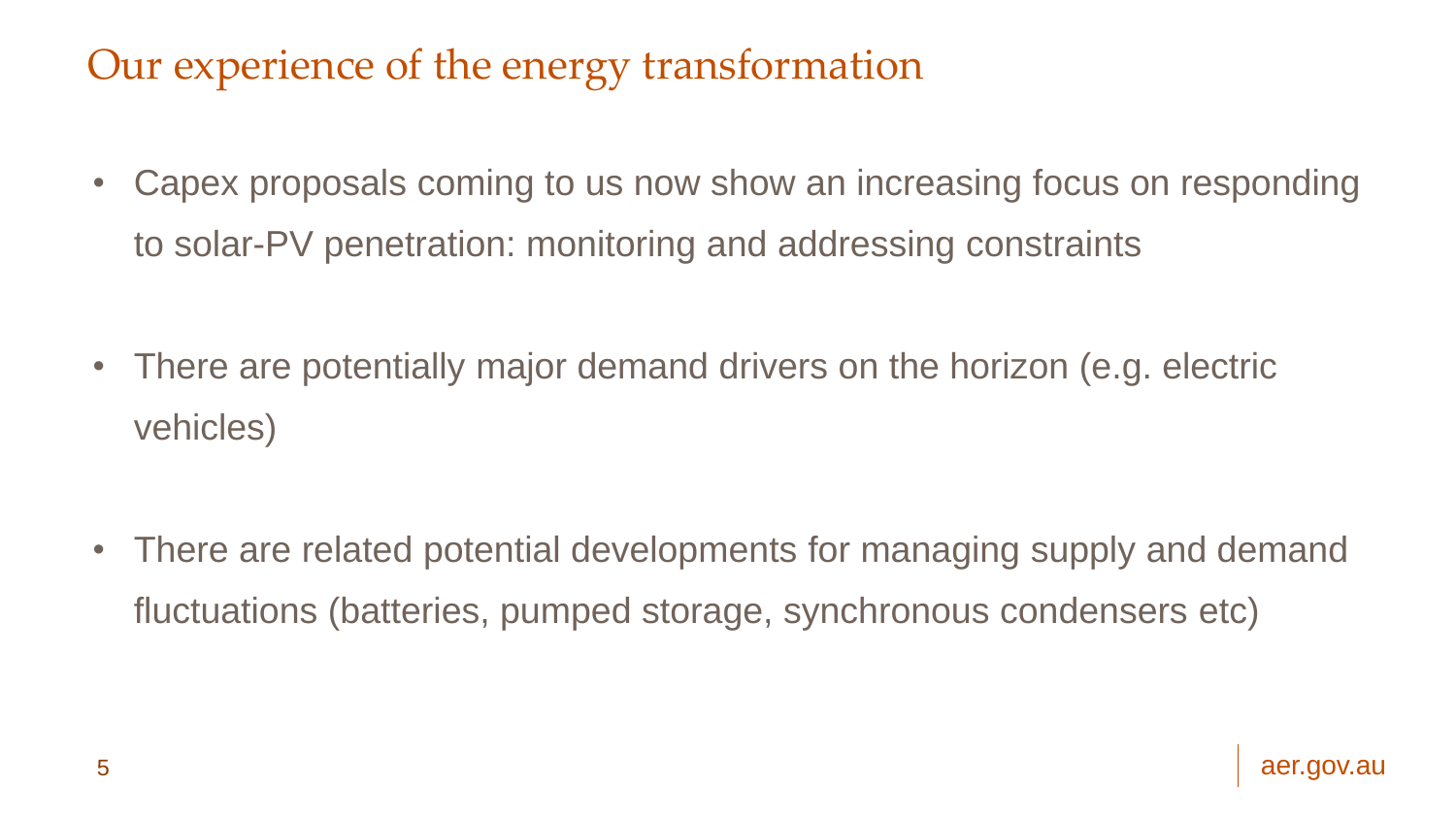Our experience of the energy transformation

• There are also a range of different directions that the overall management of DER could take

• eg passive DER vs active DER

• The rate of change of technology also heightens the risk of asset stranding- timing and value of investment is critical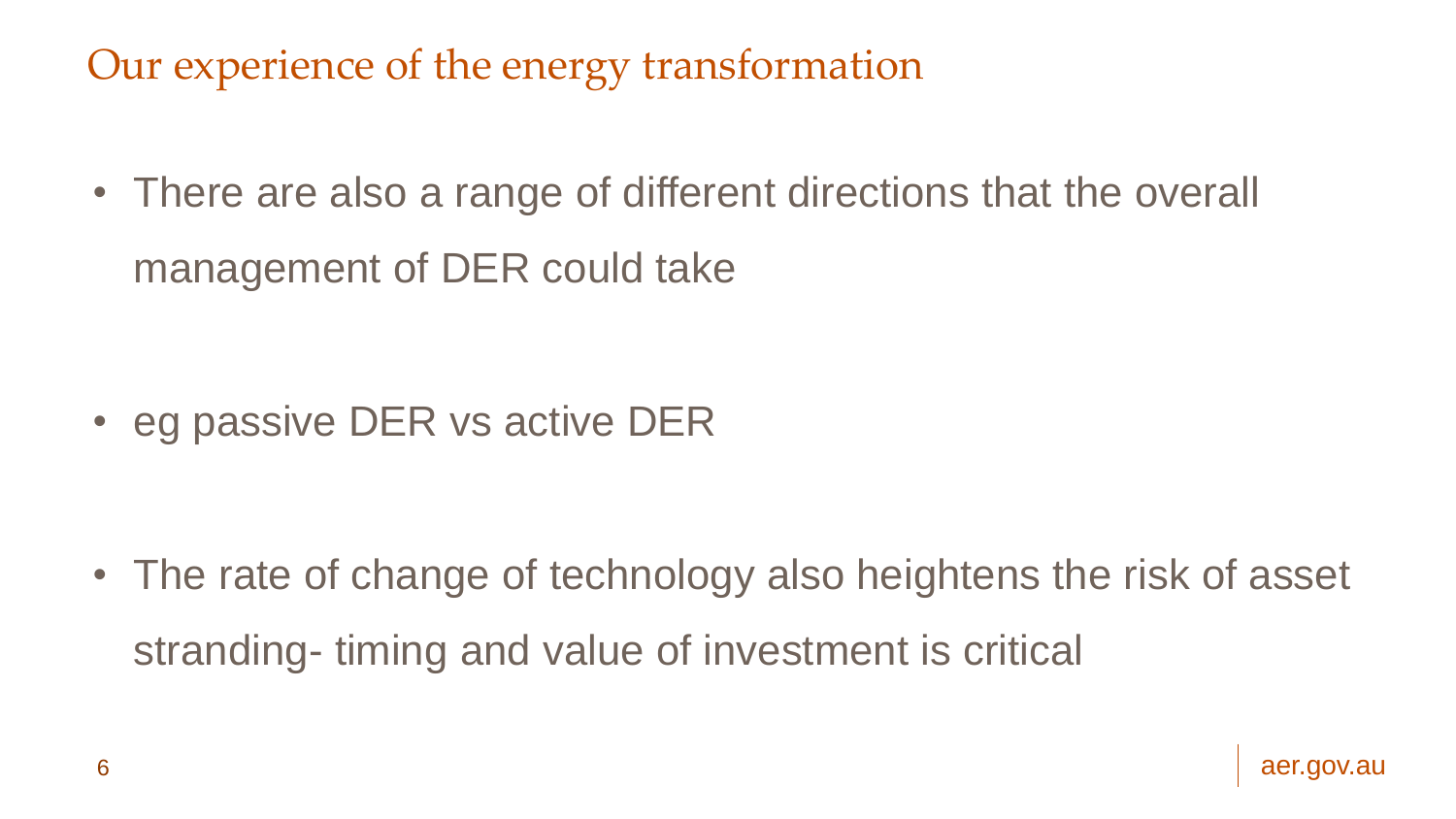#### Overview of DER impacts on network regulation



7 aer.gov.au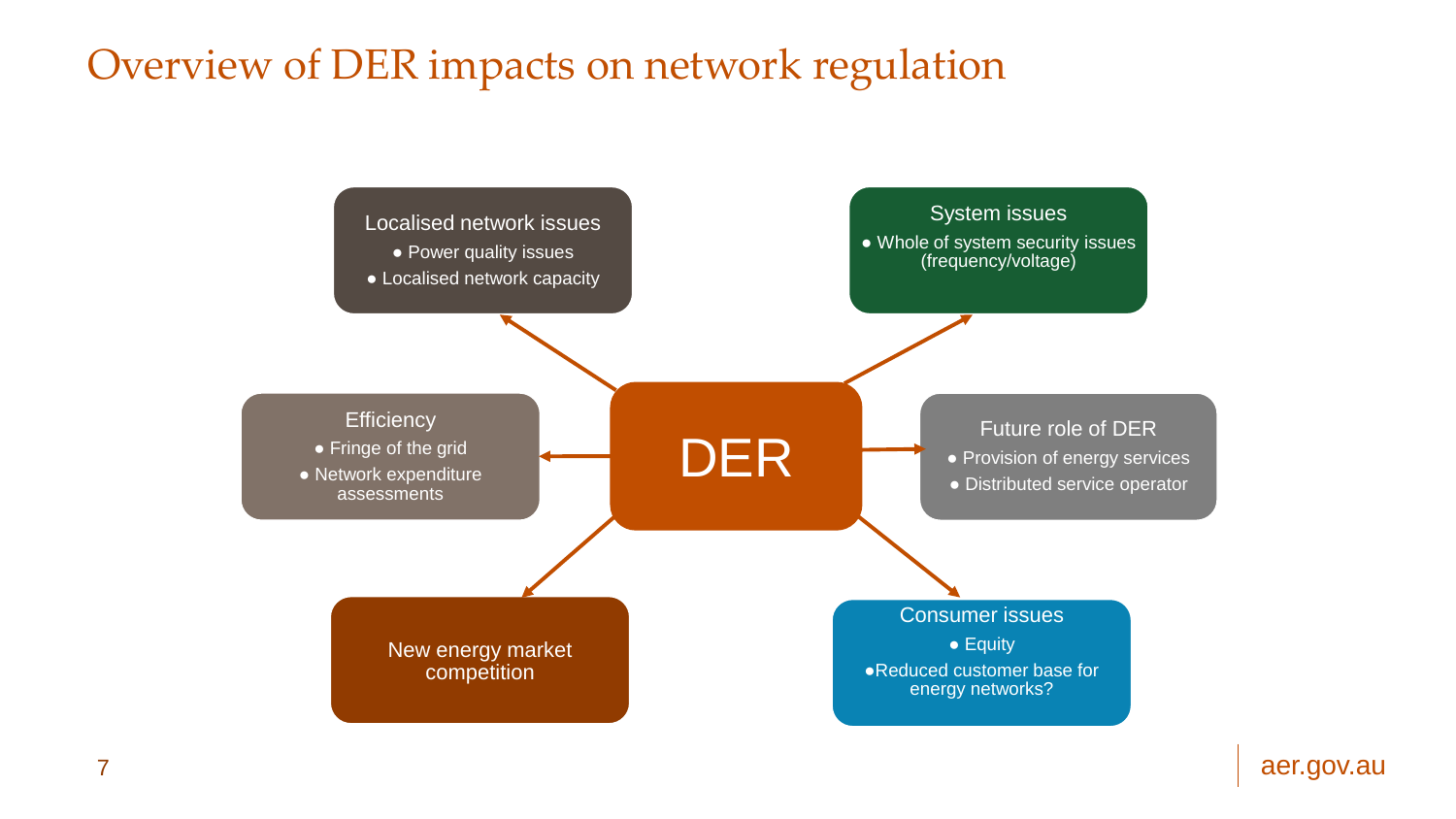## What does this mean for incentives?

• Greater range of options beyond traditional network-solutions; contestability and capex incentive issues

• There are conceptual and anecdotal arguments to support a conclusion of capex bias but it is very difficult to test empirically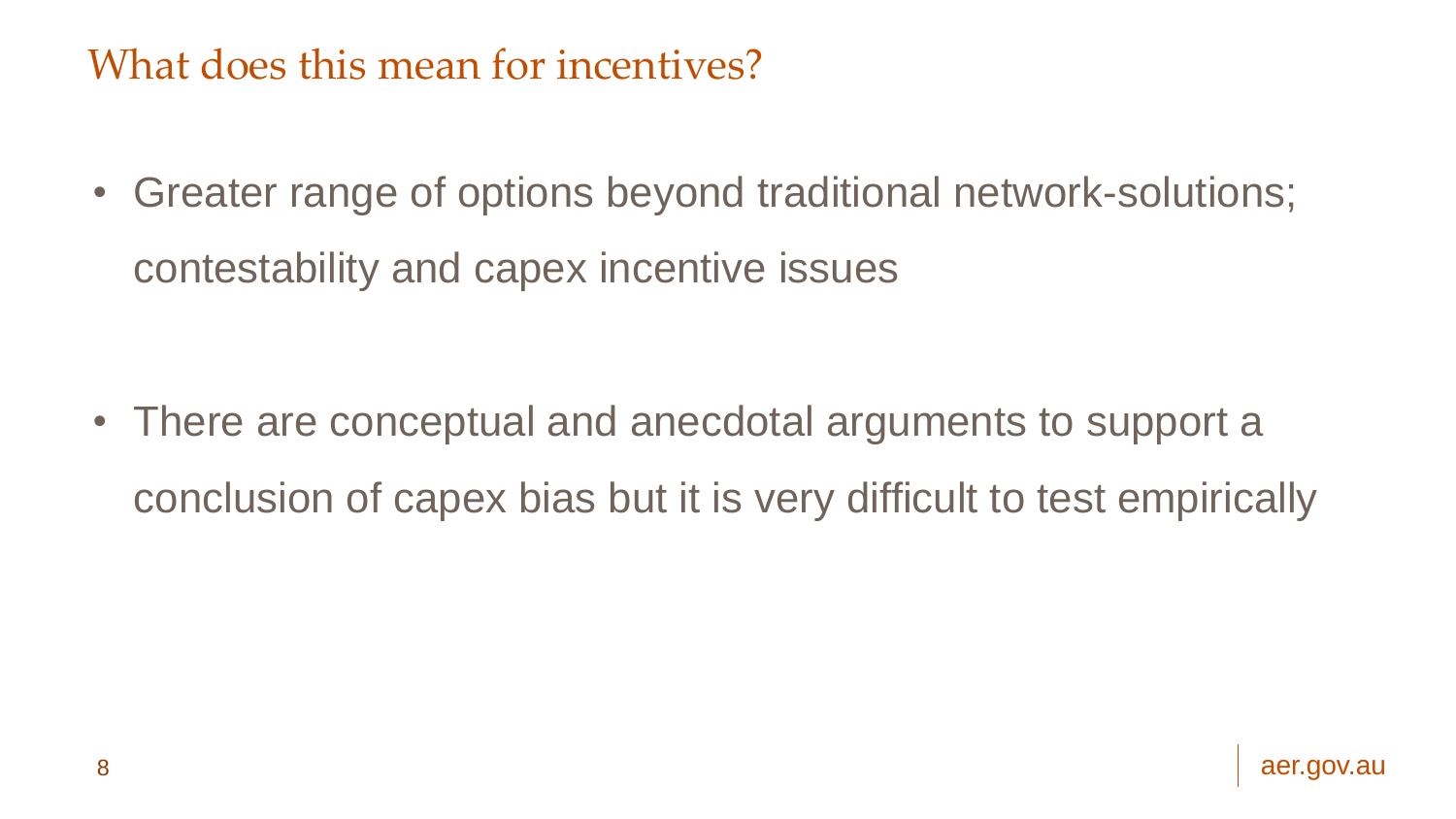Work we have been doing to promote efficient incentives

• Establishment of CESS and DMIS

• Binding rate of return instrument

• Changes to RITs to better accommodate non-network alternatives

• Tariff round-tables, TSSs

• Participation in steering groups (eg DEIP)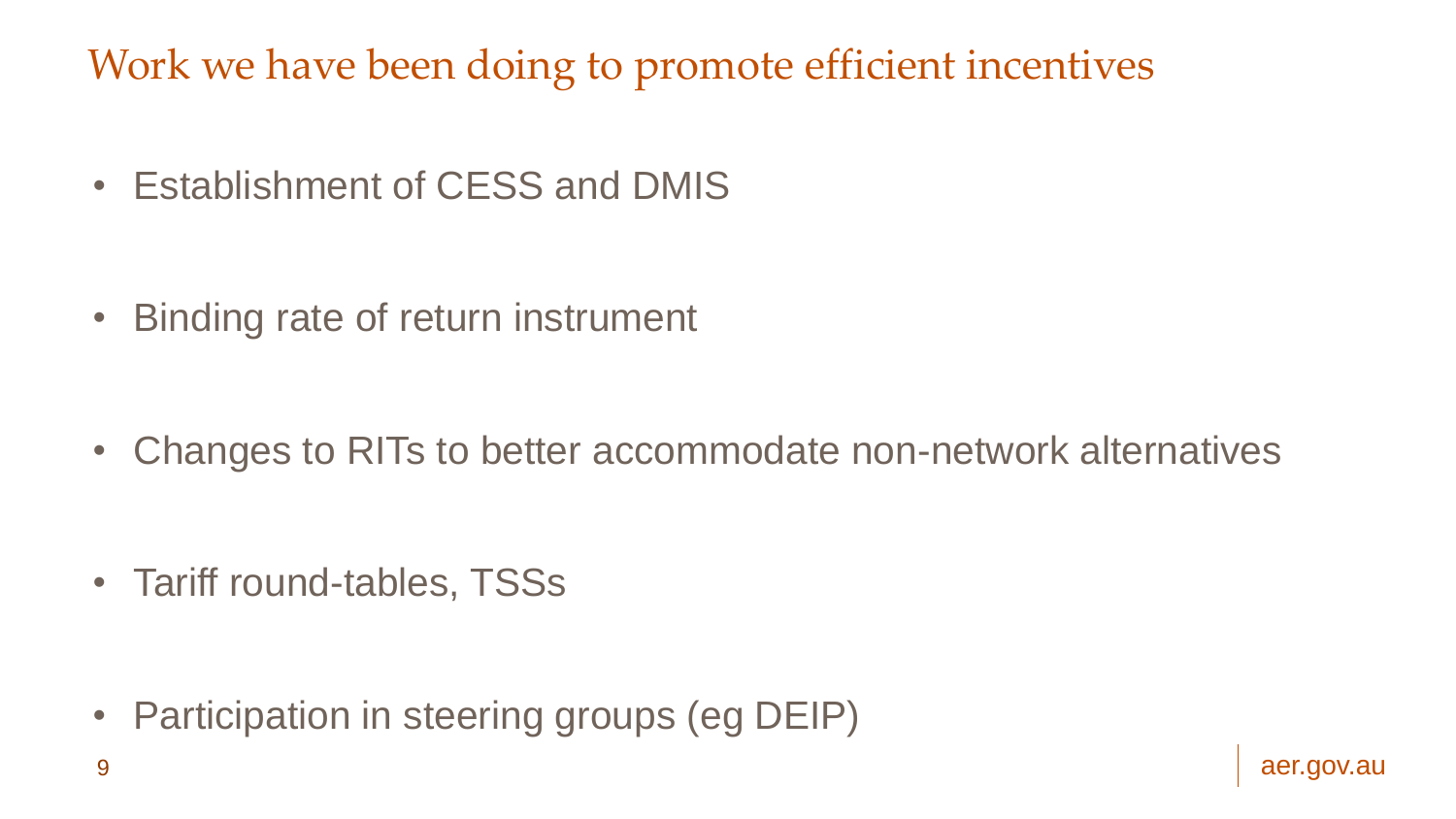## Could totex help?

• Potentially. The pros and cons depend on what type of totex model you are considering, but in general:

– It can mitigate against financial drivers of capex bias;

– It diminishes the materiality of differences in capitalization policies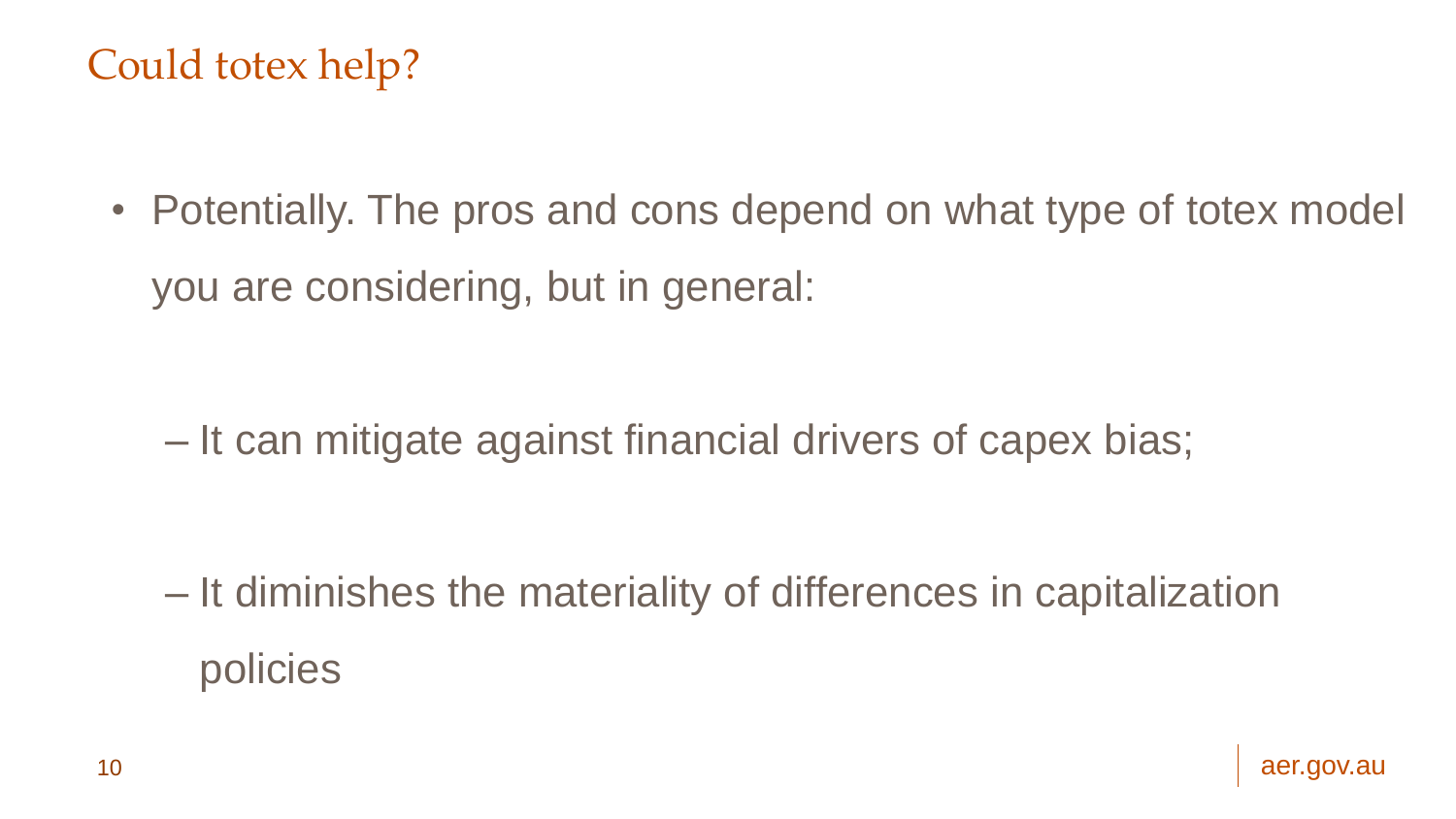## Implications to be aware of

• Disconnects revenue from capital funding and depreciation from the economic usefulness of the assets. Could have long term implications.

• Material price impacts from the choice of 'slow-money' proportion, which is by nature somewhat arbitrary